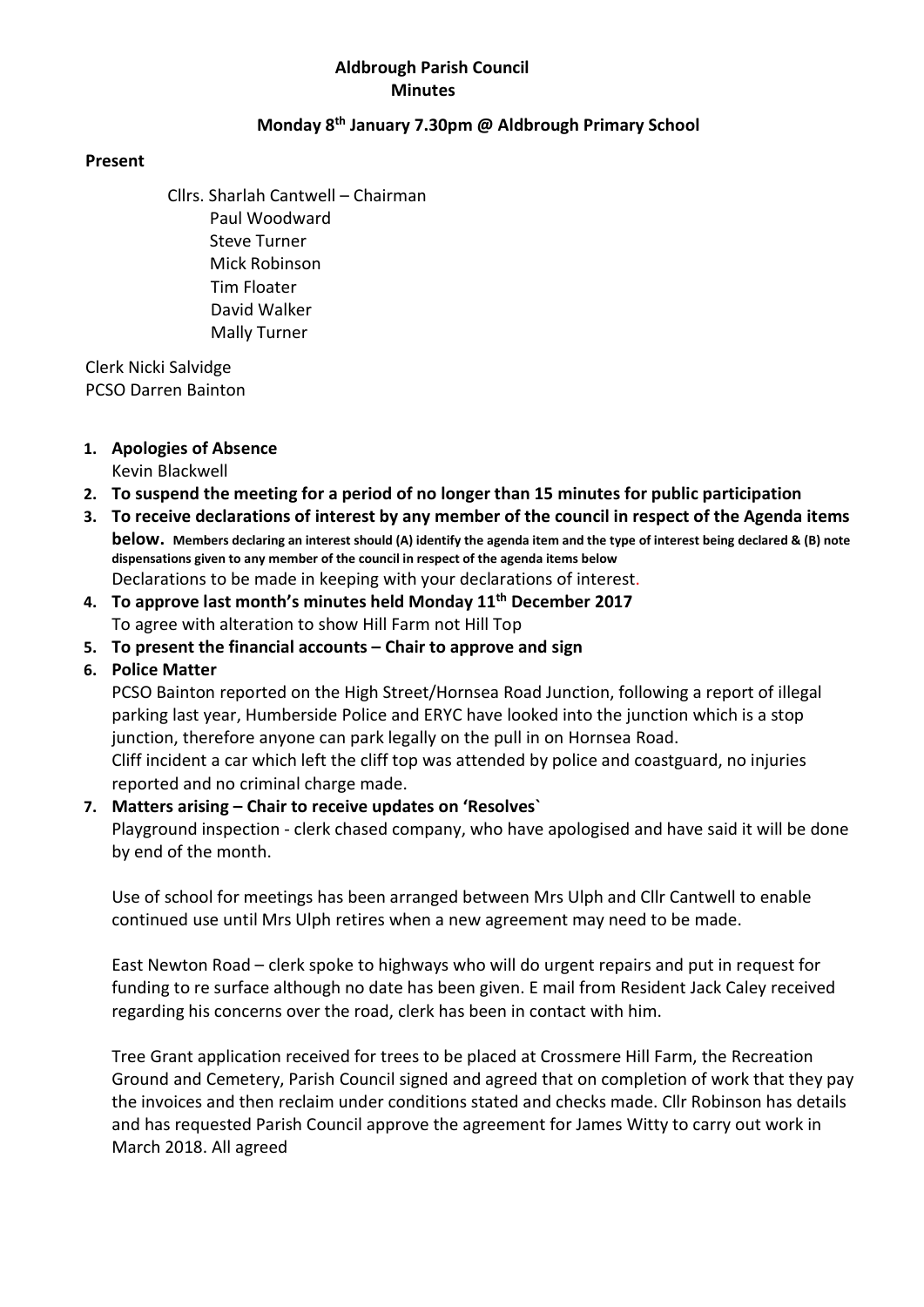Simon Carlisle responded to e mail from clerk to say that -

-Enforcement has been suspended as the previous speed survey was taken too close to the speed limit terminal signs. It is necessary to leave a distance to capture the realistic speed of vehicle once they have 'stabilised' after passing the terminal signs.

- he has contacted East Riding Council and they are commissioning a new speed survey.
- · Once the results of a new survey are applied to the joint Police and East Riding Council Speed Management Procedure it will produce a score.
- The score will then dictate our response.

However on receipt of further request for historic figures no further information has been received.

Map sent from ERYC as to the position of the speed cameras to the north of Hornsea Road. Cllr. Cantwell questioned the position as to if it was within the 300m limit past the speed sign. Cllr Robinson said that he was writing in his position as Chair of the Recreation Hall to request that the survey be done close to the playground. Permission could be given for an enforcement van to park by the Recreation Hall.

PCSO Bainton spoke of Weghill Road, Preston that has an enforcement van parked within a 30/40 limit.

Cllr. Robinson to write to highways to draw a conclusion to the issue and request that speed limit signs be moved so legal.

PCSO Bainton will hold further speed checks with Cllr. Robinson and Cllr. Walker

Phone mast – clerk has been corresponding with company and solicitors- plans should be ready to go in 10<sup>th</sup> January, legal team are working on the lease. A number of legal issues raised during this time to be made aware of.

The land is freehold in the name of the Parish Council therefore any funds from the company will be paid to the Parish Council, these monies must be spent under the agreement of the deed.

The recreation ground committee must cover the recreation ground expenses, if they are unable to they should be asked why not and find ways in which they can raise needed funds.

Funds between the Village Hall and the Recreation ground should be totally separate, as the Village Hall is a charity its trustees are legally bound to abide by the Charity Commission regulations, any breach is open to investigation.

Questioned raised as to the Wednesday Club and its funding Cllr. Robinson insisted there was no conflict between the Recreation Ground and Recreation Hall

# Other legal advice following letter to stamp Jackson

Using the name numbering from Cllr Cantwell's letter of 4 December 2017.

- 1. Two small changes were made to the Declaration of Trust of 29 June 1948 on 13 September 2010.
	- a. The name was changed to "The Aldbrough Recreation Ground Trust" and
	- b. Clause 18 of the declaration was removed. Clause 18 was the clause that prevented the playing of sports on Sundays.
- 2. There is no lease of the Recreation Ground.

When an area like the Recreation Ground is occupied by many different sports clubs then a lease is not normally appropriate. This is because it is difficult to lease it to any particular club or individual. In addition, because it is used and occupied by a number of different club's, none of them obtain security of tenure and so a lease is not needed by the freehold owner (the Parish Council) to protect itself from an occupier claiming rights to the land.

If there is something the Parish Council are particularly concerned about, then we can look the risks the Parish Council are concerned about and the best way of mitigating those risks in more detail.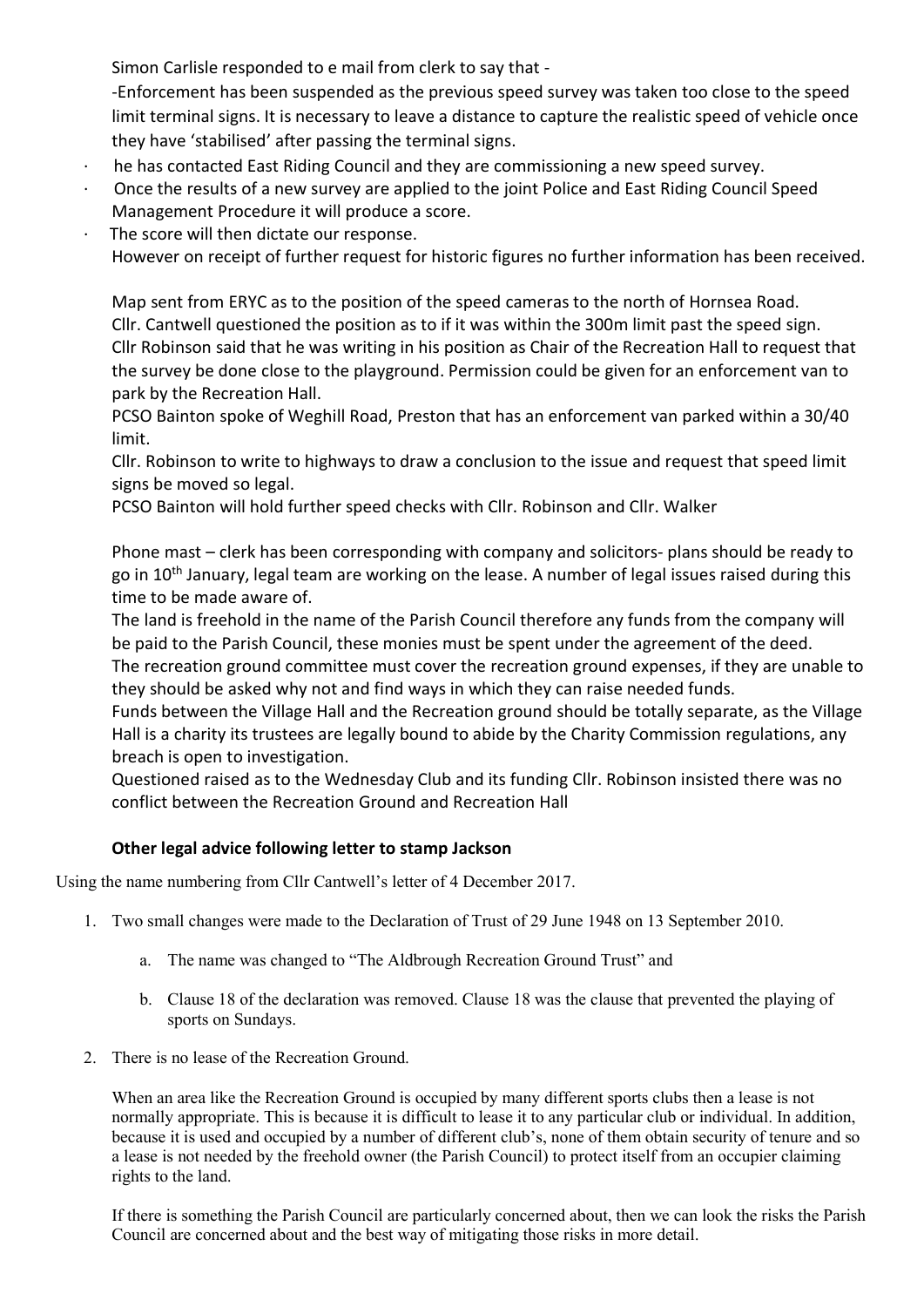- 3. The freehold of the land is owned by the Parish Council and it should be managed by the Management Committee.
	- a. The constitution of the Management Committee is set out at clause 2 of the Declaration. It shall consist of not less than 12 nor more than 18 elected members.
	- b. Quorum for a meeting is 5. (clause 7).
	- c. Income and expenditure use is set out at clause 12. Basically all income should be used on managing and looking after the Recreation Ground.
	- d. Subletting is set out at clause 13(a). The Management Committee may let out the Recreation Ground with the approval of the Parish Council.
- 4. The Management Committee should be paying the bills which arise in connection with the Recreation Ground.

Street cleaner requested for whole village, this has been done

Poorfields – accounts all up to date

No response on request for information on upcoming police meetings as yet.

Thank you letters sent out re daffodil planting.

Poorfields will be sent out soon, 80 payments to be made and only 30 cheques so clerk arranging new cheque book.

#### 8. Planning Applications

Comments received re Hill Farm development have been sent in.

## 9. Correspondence

Warren Bostock YAS has sent a letter requesting a de-fib to be place at East Newton, which has been named as one of a number of places needing one. Clerk to clarify that it is East Newton

#### 10. Allotments

Invoices and letters sent out, some changes in ownership being sorted out Cllr S Turner and clerk dealing with

## 11. Phone Mast as above

12. Clerk (Personnel Committee) Cllr Woodward to lead

## 13. Planning Meeting

Cllr S Turner has been in touch with the clerk due to increase in those attending it is agreed that the meeting on the 18<sup>th</sup> will continue with a meeting in a more central location to be arranged following that meeting.

#### 14. Any Other Business

Clerk to collect remaining files on the 18<sup>th</sup> January.

Cllr. Robinson spoke of his disgust that Parish Councillors must pass on the environmental health contact details to those with any issues and not report them themselves and questioned, what are Parish Councillors here for?

Cllr Cantwell announced some dates for events Saturday 1st December Christmas Event 8th July – Scarecrow festival  $28<sup>th</sup>$  July – Village Show